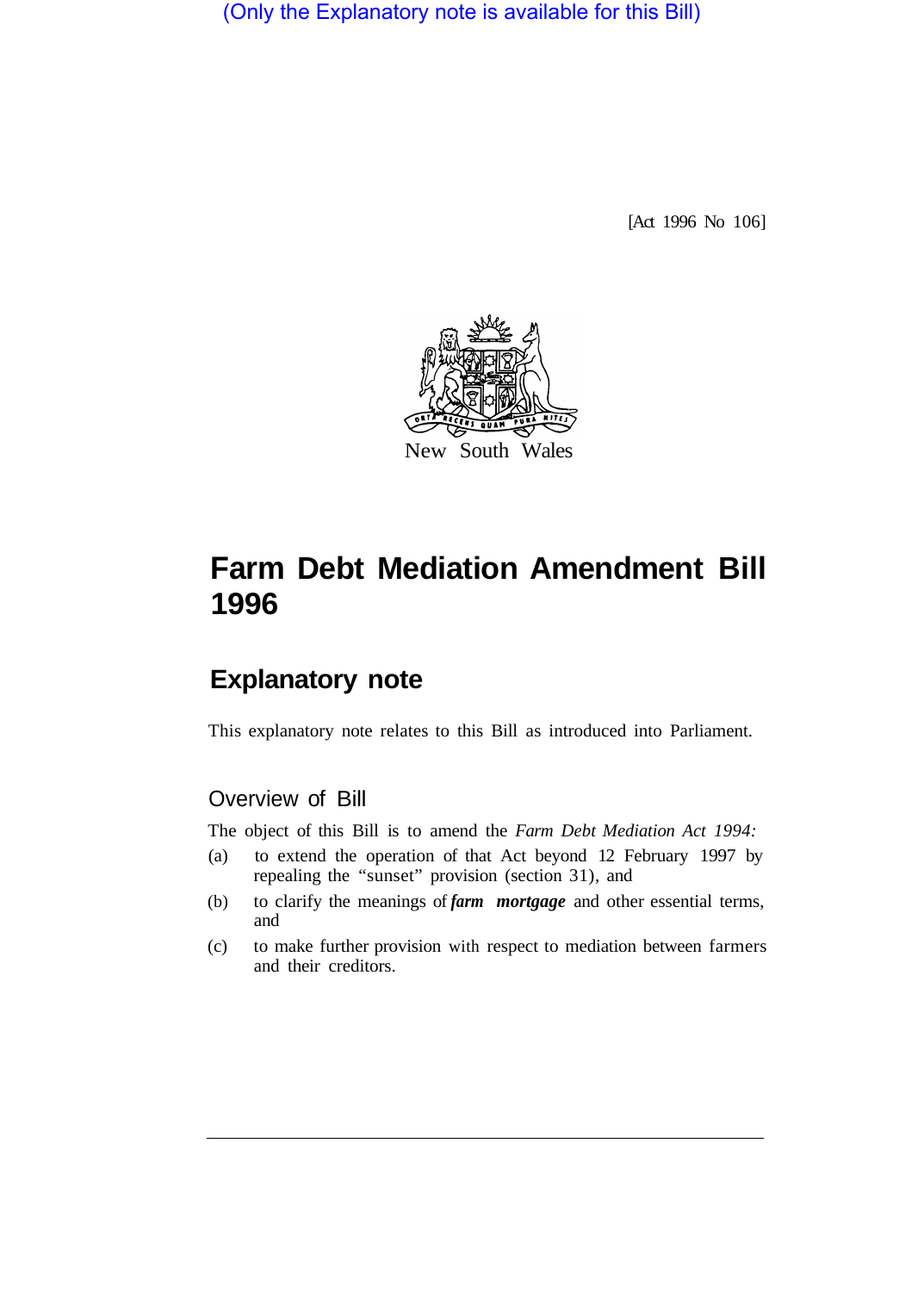Farm Debt Mediation Amendment Bill 1996 [Act 1996 No 106]

Explanatory note

## Outline of provisions

**Clause 1** sets out the name (also called the short title) of the proposed Act.

**Clause 2** provides for the commencement of the repeal of section 3 1 of the *Farm Debt Mediation Act 1994* on the date of assent to the proposed Act. The remainder of the Act will commence on a day or days to be appointed by proclamation.

**Clause 3** is a formal provision giving effect to the amendments to the *Farm Debt Mediation Act 1994* set out in Schedule 1.

#### **Schedule 1 Amendments**

#### **Definitions**

**Schedule 1 [1]** amends section 3 of the Act to clarify the meanings of three defined terms. At present the definition of *creditor* refers to the provider of financial accommodation to a farmer. The definition is amended to include a reference to the holder of the debt for the time being (for example, the assignee of a mortgage).

The definition of *enforcement action* is amended to include a reference to the giving of a prescribed statutory notice under the *Real Property Act 1900,* the *Conveyancing Act 1919* or other prescribed legislation.

The definition of *farm mortgage* is amended to make it clear that it does not include a reference to stock mortgages, crop and wool liens or other interests in the nature of a chattel mortgage (other than such an interest in farm machinery) and does not include the interest of the lessor of leased farm machinery or the interest of the owner of machinery on hire-purchase. Separate definitions of the expressions *farm property* (that is, the kind of property that can be the subject of a *farm mortgage)* and *statutory enforcement notice* are included, for ease of reading.

#### **Time period for attempted mediation before issue of section 11 certificate**

Section 11 of the Act provides for the issue of certificates that the Act does not apply to a particular farm mortgage. The section at present provides for a time period of 3 months after which a creditor who satisfies the Rural Assistance Authority that bona fide but unsuccessful attempts at mediation have been tried within that period is entitled to a certificate under the section. **Schedule 1 [5]** amends section 11 by inserting a new subsection (1A) that provides that, where the farmer and creditor have agreed in writing that the finalisation of mediation between them will require a longer period, the period relevant to obtaining the certificate is correspondingly extended.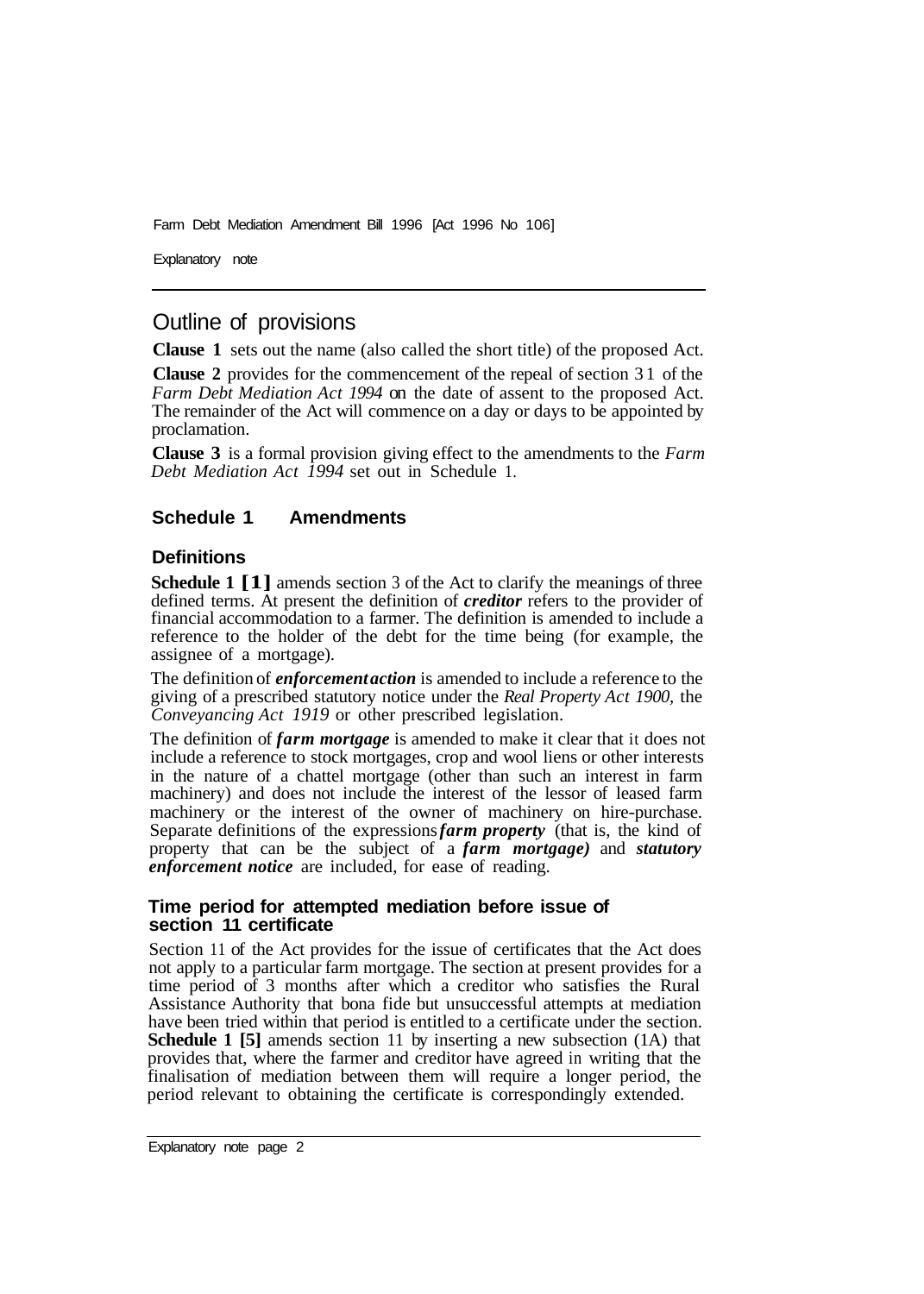Farm Debt Mediation Amendment Bill 1996 [Act 1996 No 106]

Explanatory note

## **Good faith of creditor**

A creditor wishing to obtain a section 11 certificate must show that efforts at mediation were attempted in good faith. **Schedule 1 [5]** amends section 11 by inserting a new subsection (1B) that provides that a failure on the part of the creditor to agree to reduce or forgive the debt concerned does not, of itself, demonstrate a lack of good faith on the part of the creditor in attempting to mediate.

### **What counts as "declining to mediate"**

Section 11 (2) of the Act creates presumptions as to when a farmer may be said to have declined to engage in mediation under the Act. One of these presumptions depends on a farmer's failure to respond to an invitation by the creditor to ''commence mediation". **Schedule 1 [6]** re-enacts section 11 (2) (c) to provide that the invitation must be specific as to a particular time and place of meeting proposed for a mediation session, and that the invitation is distinct from a notice given as required by section 8 of the Act, and that it must contain certain statements and indications. If the invitation is properly made out and issued, the farmer is obliged to respond in writing.

## **Expiry of section 11 certificates**

At present a certificate issued under section 11 of this Act is valid for an unlimited time. The certificate is issued following any instance of successful mediation between the parties or of bona fide attempted mediation by the creditor, and effectively excludes the debt concerned from the operation of the Act from that time onward. **Schedule 1 [7]** amends section 11 so that the validity of the certificate is limited to the period of three years after its issue. On the expiry of the three-year period, the protection of the Act is again extended to the farmer, except to the extent that litigation has already commenced before expiry of the certificate. **Schedule 1 [2], [3]** and **[4]** make consequential amendments.

## **Advice to farmer at mediation sessions**

**Schedule 1 [9]** amends section 17 of the Act to confer on a farmer the right to have an advisor present at mediation sessions. The advisor can be a lawyer or other professional advisor or an unqualified person. **Schedule 1 [8]** makes a consequential amendment.